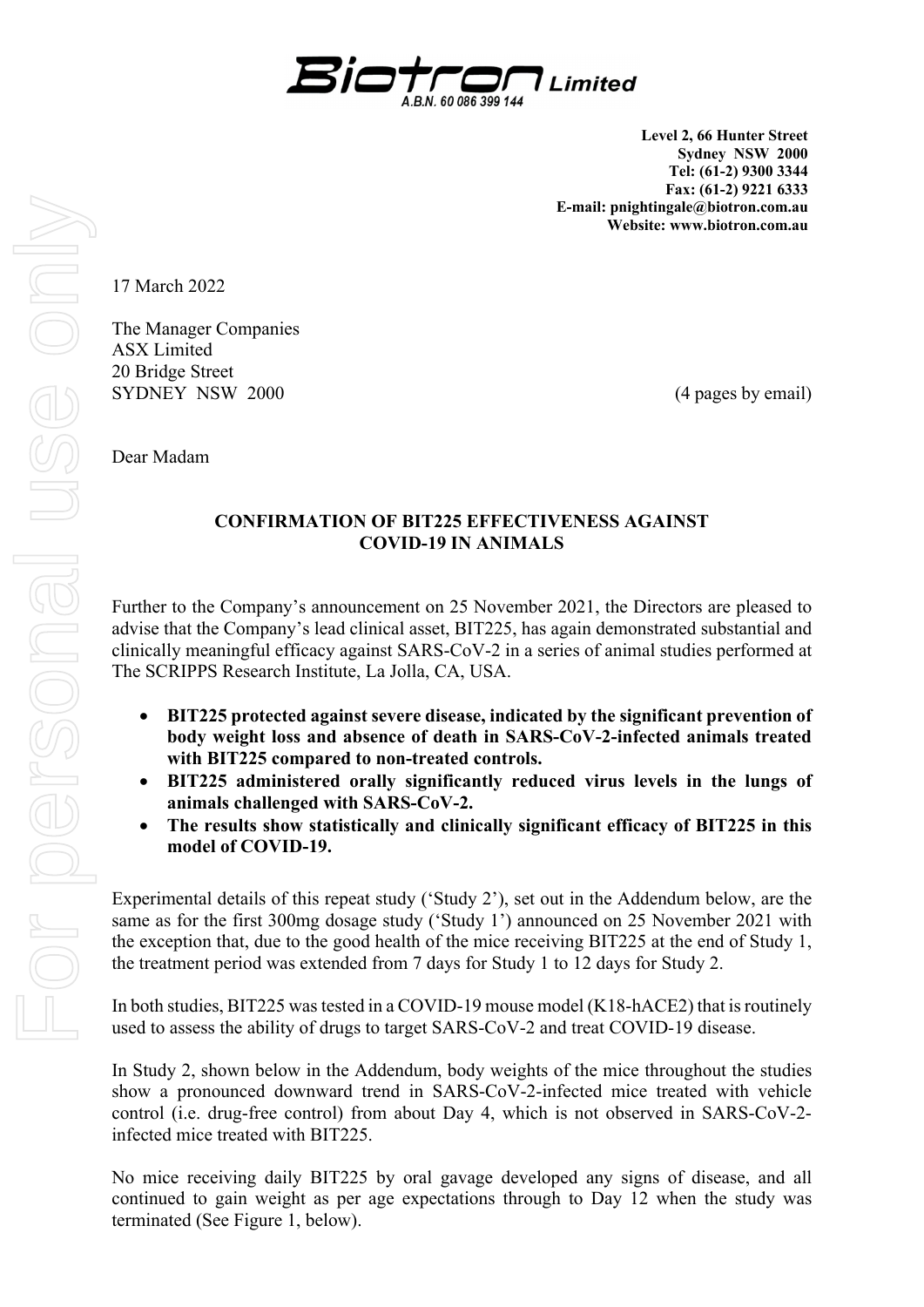In contrast, all mice in the control, drug-free group died by Day 8 post-infection with SARS-CoV-2 from severe COVID.

As in the previous study announced in November 2021, BIT225-treated mice in Study 2 had significantly lower viral loads of SARS-CoV-2 in lung compared to vehicle (drug-free) controls.

Biotron's Managing Director, Michelle Miller, said;

*"The results from the extended, repeat Study 2 confirm the results from Study 1, showing a clear clinical benefit from the treatment with BIT225.* 

*Supported by these results, and in consultation with USA based advisors and consultants, Biotron has submitted a proposal to the USA Food and Drug Administration (FDA) to conduct a human clinical trial to assess the efficacy of BIT225 for the treatment of COVID-19 under the Coronavirus Treatment Acceleration Program, a special emergency program for potential coronavirus therapies.* 

*Funding the clinical development of BIT225 for this indication will be sought from potential partners and non-equity funding sources."* 

Yours sincerely

Peter J. Nightingale Company Secretary

pjn11163

## **About Biotron**

Biotron Limited is engaged in the research, development, and commercialisation of drugs targeting significant viral diseases with unmet medical need. The Company has BIT225 in clinical development for HIV-1 and promising preclinical programs for SARS-CoV-2 and HBV. In addition, Biotron has several earlier stage programs designing drugs that target a class of virus protein known as viroporins which have a key role in the virus life cycle of a very broad range of viruses, many of which have caused worldwide health issues such as Coronavirus, Dengue, Ebola, Middle East Respiratory virus, Influenza and Zika viruses.

This announcement has been approved for release by the Company's Managing Director.

# **Enquiries**

Dr Michelle Miller Rudi Michelson Biotron Limited +61-3 9620 3333 +61-(0)412313329 mmiller@biotron.com.au

Managing Director Monsoon Communications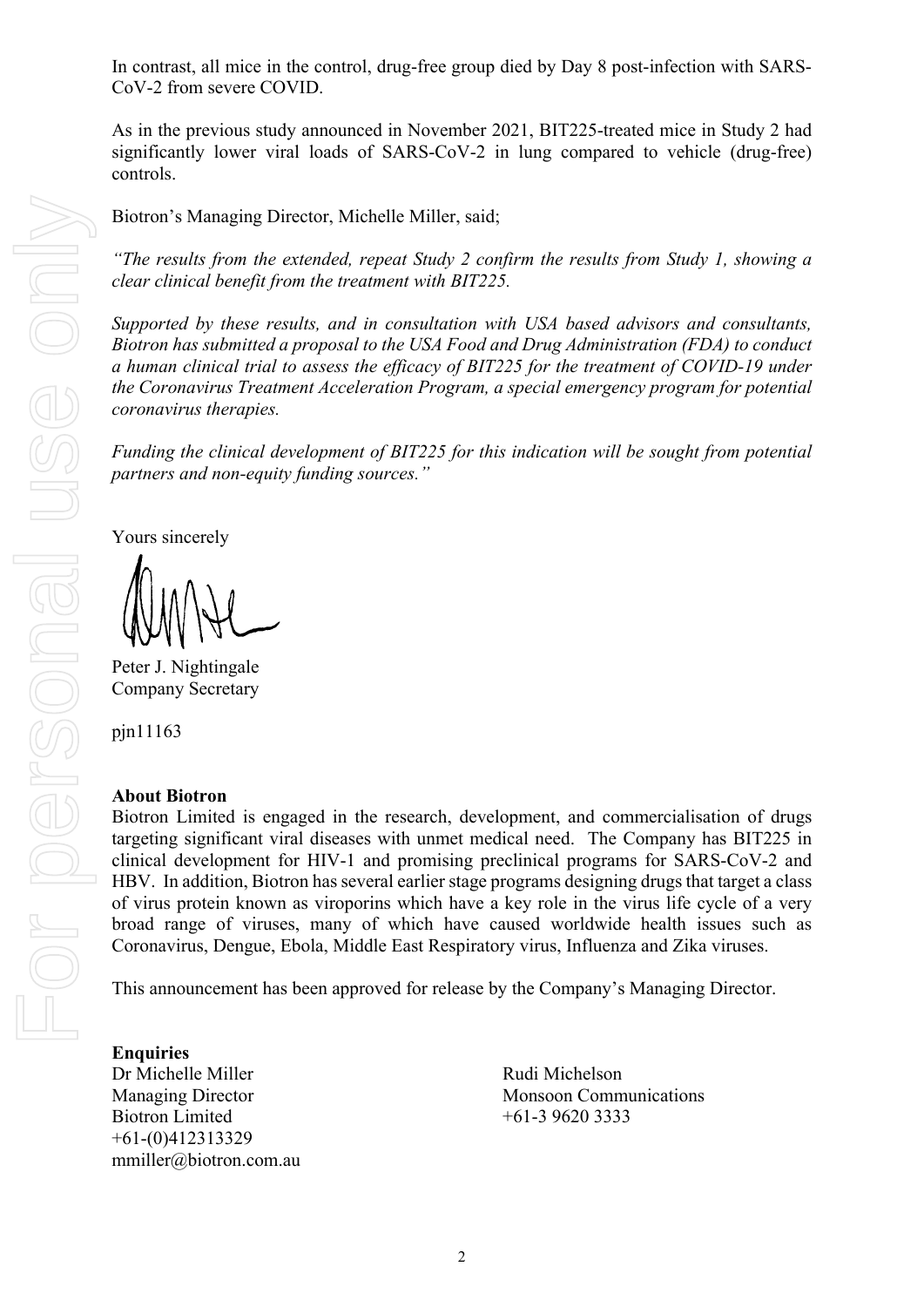## **ADDENDUM**

#### **EXPERIMENT DETAILS**

## *In vivo* **study in K18-hACE2 mice**

Transgenic mice expressing human ACE2 under the control of the cytokeratin 18 promoter  $(K18-hACE2$  mice) were inoculated intranasally with  $10^4$  PFU of SARS-CoV-2 (2019n-CoV/US-WA1/2020). The mice were dosed 12 hourly for 12 days by oral gavage (Day  $12 =$ last day of the study):

- Group 1: 7 mice dosed with 300 mg/kg BIT225
- Group 2: 7 mice dosed with vehicle control

Body weight and general health was monitored daily. The primary outcomes and endpoints measured were survival time and body weight. Mice losing >30% body weight compared to their baseline pre-infection weight were euthanised and counted as a death due to virus event. All surviving mice were sacrificed on Day 12 and lung samples taken.

**Figure 1** (below) shows data values of weights for each mouse, expressed as percentage change in weight from baseline (pre-infection) weight. Statistical comparisons were by T-test ( $n = 7$ ) per group). Asterisks indicate strength of statistical significance based on P-values (\*\*\*  $P<0.001$ ; \*\*  $P<0.01$ ).

All mice in the vehicle group (black squares) died or had reached the humane endpoint of >30% body weight loss from baseline at days 7 or 8 post-infection. In contrast, all mice treated with BIT225 (blue triangles) for 12 days had increased body weight relative to baseline (in line with age-related growth expectations) and survived.



PERCENT WEIGHT CHANGE - Vehicle v 300 mg/kg for 12 Days



**Figure 1**